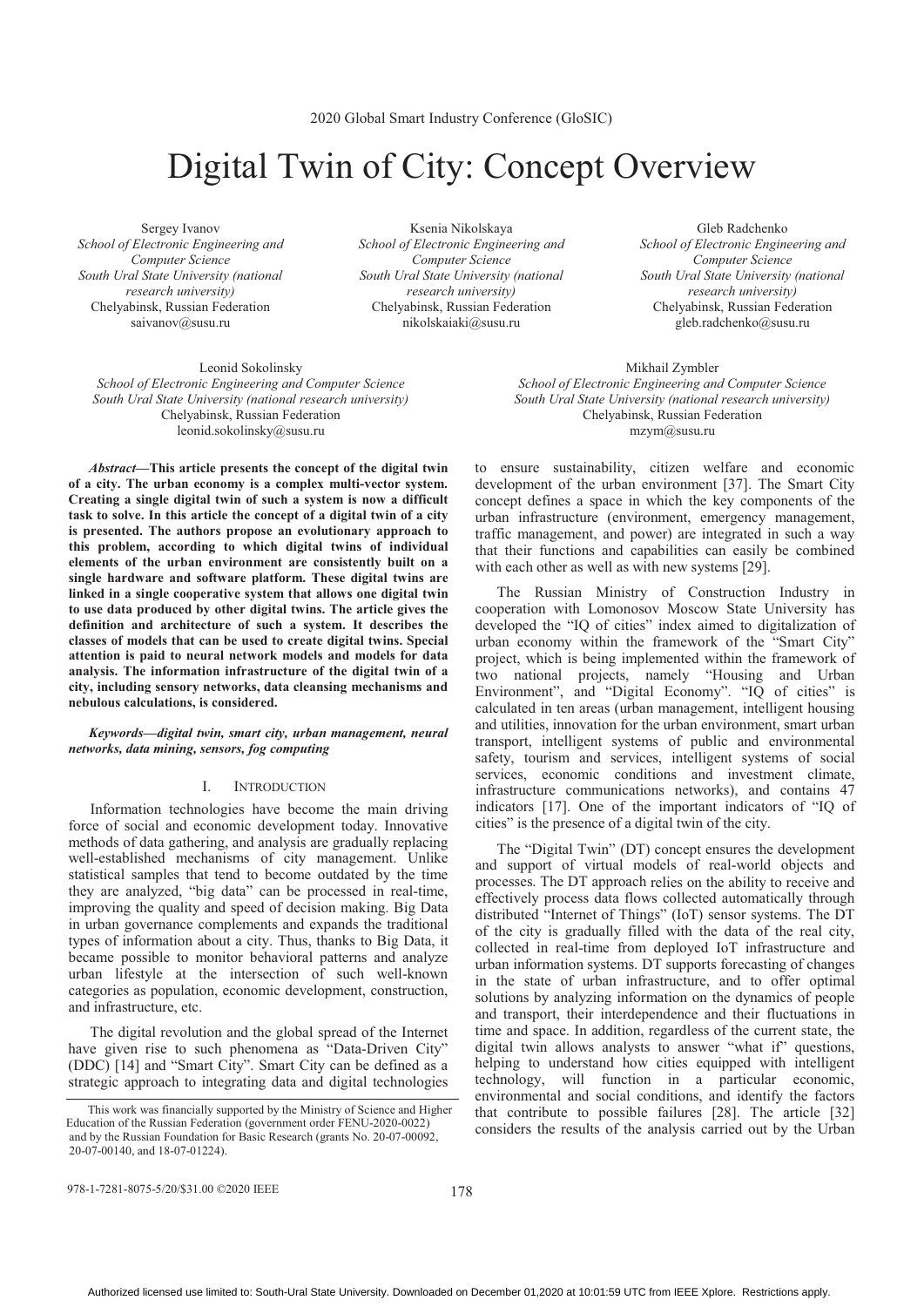Planning Institute of Spatial Modeling and Development "Giprogor Project", in which 10 most complex solutions for creating the digital twins of cities were considered. The list includes Singapore, Amaravati, Boston, Newcastle, Jaipur, Helsinki, Rotterdam, Stockholm, Rennes and Antwerp. As noted in the paper, Russia also faces the inevitable process of digitalization of cities, as it leads to a significant increase in the quality of life of citizens. Among the Russian solutions approaching the vision of "Smart City" as a digital service that provides a qualitatively new level of service for the citizens of the city is the "Smart Cities of Rosatom" project [36]. Services for searching for relevant information, tracking the work of urban services, collecting feedback on current urban problems, etc. provided to residents of several cities in Russia as part of this project.

The purpose of this article is to study the existing technologies for building digital twins of cities. For this purpose, we need to define the concept of a digital twin of the city, to analyze the simulation methods that can be used to build digital twins, as well as to systematize information infrastructure, which should ensure the functioning of the digital twin of the city. The article has the following structure. Section I defines a digital twin of the city, describes its architecture and functional requirements. Section II discusses the classes of models used to create digital twins. Section III describes the information infrastructure of the digital twin of the city, including sensor networks, data cleansing and fog computing. The results are summed up in the conclusion.

## II. DIGITAL TWIN OF THE CITY: DEFINITION, STRUCTURE, FUNCTIONALITY

Digital Twin (DT) is an integrated multi-physical, multiscale probabilistic simulation of a complex object that uses physical, mathematical, simulative and other models to obtain the most accurate representation of the corresponding real object based on analysis of data from sensor networks and other sources [21].

The digital twin of a city is a system of interconnected digital twins, representing certain aspects of the functioning and development of the urban environment. These digital twins support fine-tuning and synchronization with the real state of urban infrastructure through data from various sources in realtime [32], [35]. A continuous flow of data generated by different sources in the digital infrastructure of a smart city is the key to the effective functioning of the city digital twin. We can highlight the following as an example of such sources (see Fig. 1).

- Information about traffic flow of city residents, including information about the traffic of private, commercial, and public transport, as well as traffic congestion collected through various mechanisms (information about transactions of the "single travel card", the results of traffic monitoring, etc.).
- - Information about physical parameters of the urban environment obtained in real-time from arrays of intelligent sensors (both private and public) allows monitoring and analysis of such parameters as air

temperature and humidity, the number of suspended particles and chemical composition of air, noise pollution, radiation level, the chemical composition of water, etc. linked to the geographical position.

- - Data from outdoor surveillance cameras allow for intelligent analysis of such characteristics of the urban environment, which is impossible or difficult to collect by other means (traffic congestion along freeways and pedestrian roads, contamination, and quality of the road network, identification of individual objects and events).
- - Data from open sources (such as open state portals and services, data on meteorological conditions, open reporting information of business entities, etc.) allow us to enrich models of intelligent data analysis.



Fig. 1. An example of the interface's appearance

The collected data allow us to provide the functioning of the complex of digital twins of the city. We can point out the following examples of such digital twins [8]:

- - A digital twin of urban infrastructure, which is an interactive 3D model of buildings, structures,<br>engineering communications and other urban communications and other urban infrastructure.
- A digital twin of the transport network, which provides monitoring and forecasting of development of the situation of transport availability, the efficiency of public transport, etc.
- - A digital twin of urban ecology that provides mechanisms for monitoring and forecasting the environmental condition of the urban environment, including the quality of soil, water, air, etc.
- -A digital twin of power engineering, etc.

The digital twin of the city provides the following features:

- Monitoring of the current state of the urban environment.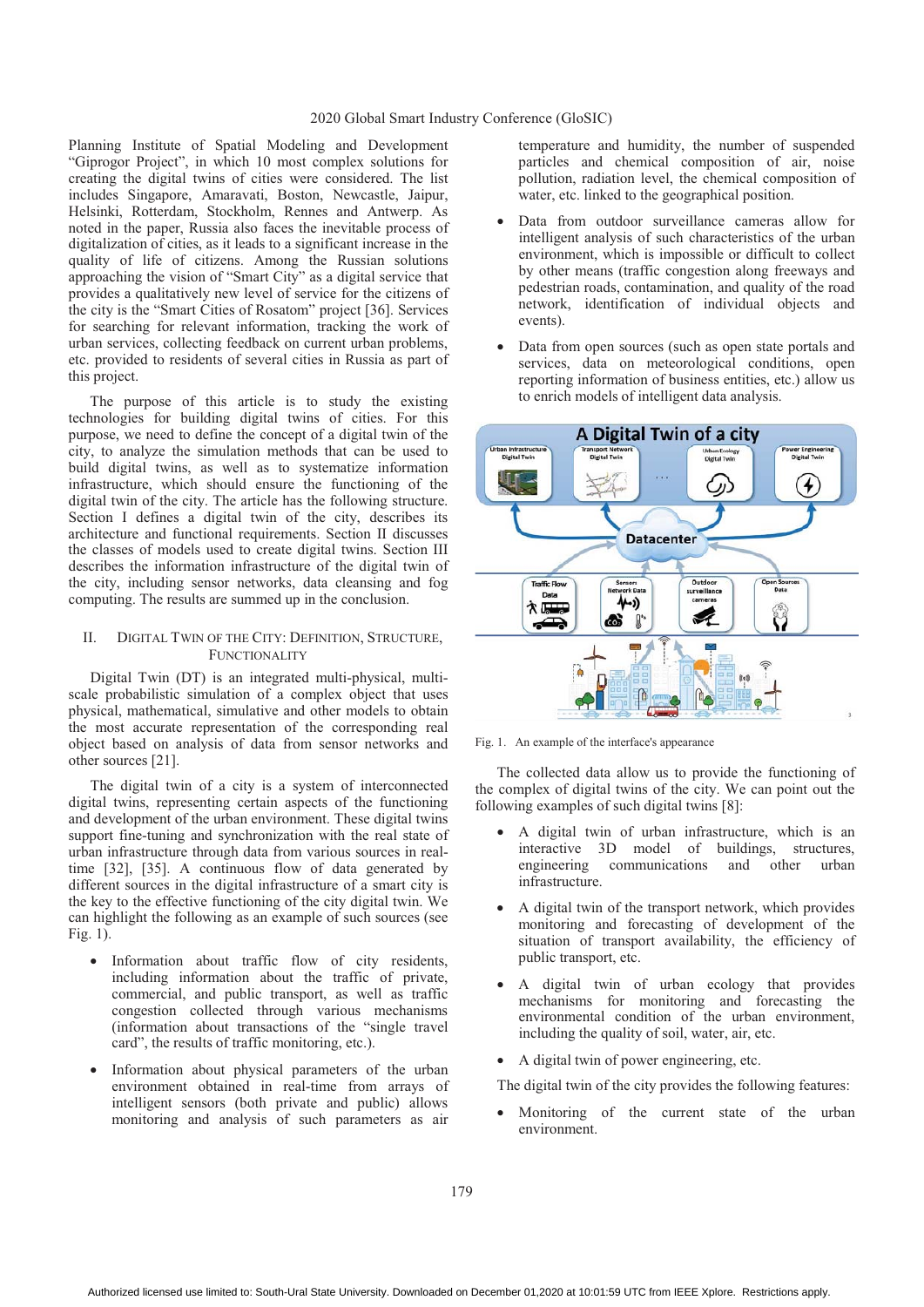- Rapid response to emergencies.
- -Efficiency assessment of design solutions.
- -Identification of sources of potential risks.
- - Forecasting of situation development considering historical data.

The digital twin of the city is an extremely complex, integrated solution, the development of which can and should be implemented in stages, through evolutionary development and integration of specific solutions aimed at solving the most urgent ("point") problems. The analysis shows that such solutions are now being implemented everywhere in the world, not only in advanced metropolitan areas but also in large and medium-sized cities. The application of such systems, together with the "Internet of Things" technologies makes it possible to solve several problems on a completely different level [26].

- Pollution control and regulatory impact analysis through an environmental survey.
- - Microclimatic weather forecasts based on an urban sensor network.
- Efficiency improvement and cost reduction through waste removal and recycling on demand rather than on a schedule.
- - Improving the situation on the roads and saving fuel through smart traffic lights and road markings.
- Rational energy consumption thanks to city lighting on demand.
- - Optimization of snow removal operations thanks to real-time data about the situation on the roads, weather conditions and the nearest snow removal vehicles.
- A smart irrigation system in parks and public areas that considers weather conditions and current conditions.
- - Smart surveillance cameras for crime tracking and the AMBER Alert automated alert system in real-time.
- $\bullet$  Smart parking solutions that help you automatically find the best parking spot.
- - Monitoring the wear and tear and condition of bridges, streets, and urban infrastructure to ensure timely maintenance and extended service life.

As an example, we can point out the digital twin of the Takamatsu city, Japan, with a population of 420 thousand people. As a pilot project, the city authorities have implemented two digital twins: the digital twin of monitoring and prevention of emergencies (especially flooding), and the digital twin of tourist attraction of the city [22].

The digital twin for monitoring and prevention of emergency situations is based on the collection and analysis of data from water level sensors located throughout the city and provides real-time monitoring of flood risk in each of the city districts. Also, the system provides monitoring of the condition of shelters for city residents by collecting information from humidity sensors and electricity consumption in each of the

shelters. Mobile application available to every resident of the city allows not only to notify in advance the residents of the area at risk but also to provide all necessary information in case of emergency, including the way to the nearest functioning shelter.

Monitoring of the movement of rented bicycles (as the most attractive method of moving around the city for tourists) was introduced in terms of the digital twin of tourist attractiveness of the city. Comparison of the geo-track movement of rented bikes with the data on the tourist (age, gender, nationality, etc.) allows forming a map of the most tourist important points of the city, to plan and evaluate the effectiveness of marketing campaigns to promote tourist attractions (including support for the multi-lingual environment, etc.).

## III. MODEL CLASSES

Digital twins use various approaches to model real objects and technological processes, including statistical and intelligent data analysis methods, computational modeling methods such as finite element method, etc. [25]. Each of these methods needs specific computational resources. For example, data mining methods require a warehouse with large storage capacity and high bandwidth to collect and access the analytical data, as well as high scalability of the computer system to process them; machine learning methods require computer nodes with graphic accelerators installed, and models employed the finite element method require high performance CPUs with large amount of RAM [4]. This section discusses different classes of models used to create digital twins.

The *physical model* provides computer simulation of physical processes running in time. The construction of such models in practice is associated with the use of modern modeling packages, such as ANSYS. Basic physical models used to build digital twins:

- models based on the Navier-Stokes equation (simulation of hydro-gasodynamic processes);
- $\bullet$  models based on the finite element method (simulation of structures made of solid materials).

An example of physical model application for building a digital twin can be found in [27]. The authors present the results of numerical modeling of dispersion in the atmosphere of air pollutants generated by flue gas extraction from fuel combustion at thermal power plants. The model employs the Navier-Stokes equation and is implemented through the ANSYS CFX-CFD package.

The *optimization model* provides search of target function optimums in case of restrictions with the use of mathematical methods. The structure of the optimization model consists of the target function, an area of acceptable solutions and a system of constraints defining this area. The main task of the optimization modeling is to find the function extremum under constraints in the form of equations and inequalities.

The basic approaches to the optimization modeling are as follows: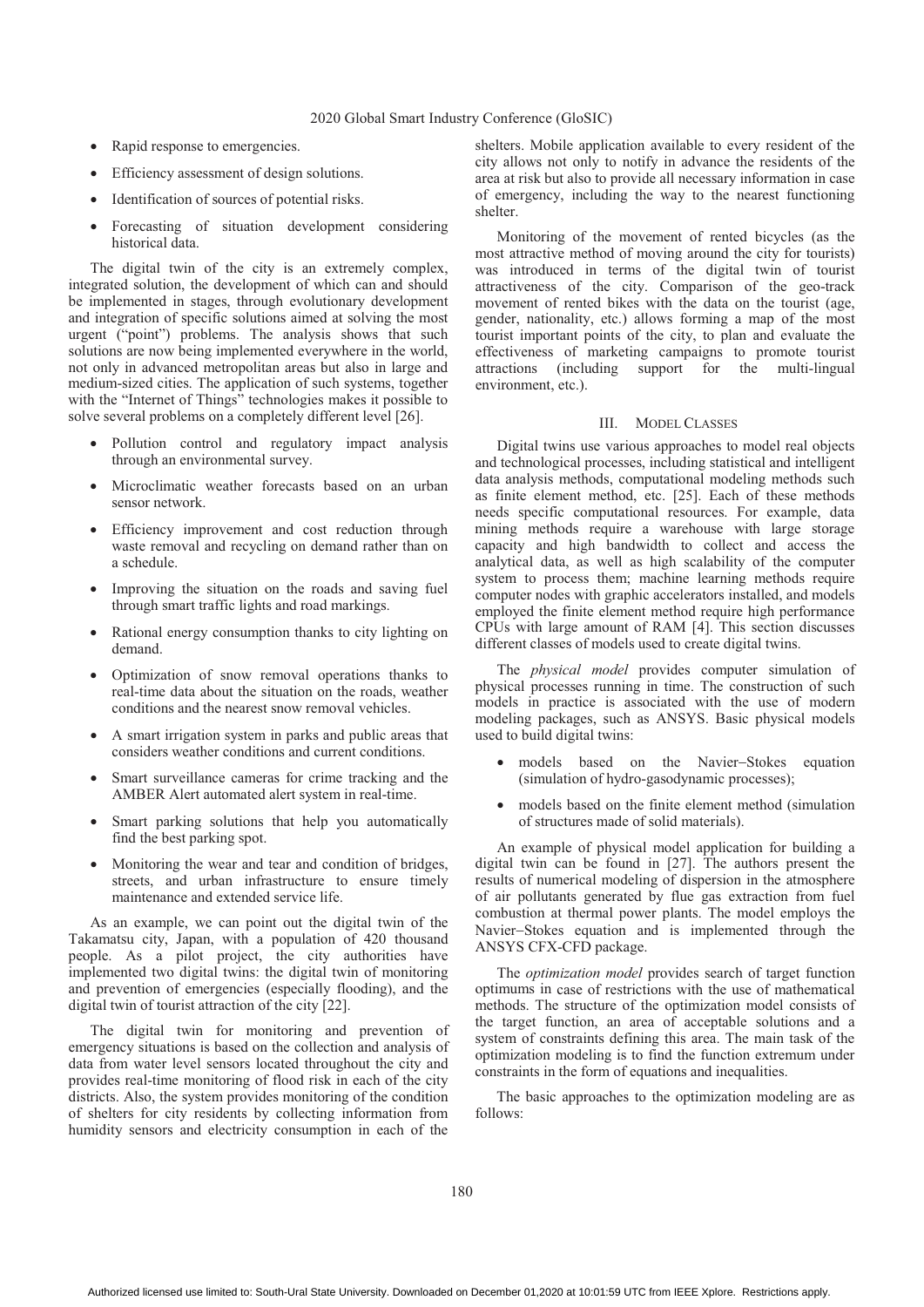- Linear programming;
- -Mixed Integer Programming;
- Non-linear programming.

An example of the application of optimization models is the optimization of the city street gardening program [41]. This study attempts to define a planning model that determines the location and type of green spaces based on their multiple effects (e.g., cooling and connectivity improvement) and calculates the cost of implementation using meta-heuristic optimization algorithms. Another example is optimization of road construction [6]. The article solves the problem of searching for the best construction plan taking into account preconditions and interdependencies of benefit from project completion. The problem is formulated as a two-level problem where the objective function is to minimize generalized costs, and the lower level takes into account the route selection by drivers.

The *simulation modeling* is a method of research, in which the system under study is replaced by a computer model, simulating with sufficient accuracy the processes occurring in the real system, with which experiments are conducted to obtain information about this system [24]. Bright representatives of simulation models can serve as models of distribution of energy resources to end users [19]. Another striking example is the prototype of the system presented in the article [9]. The prototype includes a three-dimensional model of the built-up environment, a street network model using the theory and method of space syntax, urban mobility modeling, wind flow modeling and a number of empirical quantitative and qualitative data using voluntary geographic information (VGI). In addition, the urban digital twin was implemented in a visualization platform for virtual reality.

#### *A. Data Mining Based Models*

Models based on data mining are used to discover previously unknown, non-trivial, practically useful, and feasible for interpretation knowledge from the data, which are necessary for making strategic important decisions in various spheres of human activity [13]. As a part of development a digital twin of the city, the data mining based model allows for solving the following main tasks:

- $\bullet$  discovery of the impact of factors on each other;
- $\bullet$ discovery of the impact of factors on the indicator;
- prediction the values of factors and indicators.

Let us consider methods for solving the tasks above through the example of analyzing the concentration of fine suspended particles in the city air (hereinafter denoted as n and measured in MACs where MAC stands for maximum allowable concentration). Let we have a database containing the sensor data given in Table 1.

Discovery of the impact of factors on each other is performed by the pattern mining methods [1]. The pattern is a stable association rule of the form "IF antecedent, THEN consequent", where non-empty and non-overlapping sets of factors appear as antecedent and consequent. An example of two such rules is presented below:

- - IF Wind force>10 m/s AND Humidity>65% THEN Dirty vehicles > 75%;
- - IF Day=Monday THEN Emissions from city plants>1.5 Ktons AND Emissions from regional plants>3 Ktons.

|           | <b>Day Meteo factors</b> |                                                  |    | <b>Internal factors</b>                           |                                                                                                    |                  | <b>External factors</b>                                                    |            |   | <b>Indicator</b>                                                                |
|-----------|--------------------------|--------------------------------------------------|----|---------------------------------------------------|----------------------------------------------------------------------------------------------------|------------------|----------------------------------------------------------------------------|------------|---|---------------------------------------------------------------------------------|
|           | m/s                      | Wind Air Air<br>force, humi t°,<br>dity,<br>$\%$ |    | City<br>traffic<br>$\mathrm{C}$ intensity,<br>110 | Emissions Clean Emissions Entering<br>from<br>city<br><i>industrial</i><br>plants,<br><b>Ktons</b> | streets,<br>110  | from<br>regional vehicles,<br><i>industrial</i><br>plants,<br><b>Ktons</b> | dirtv<br>% |   | Concent-<br>ration<br>of fine<br>suspended<br><i>particles n.</i><br><b>MAC</b> |
| 10<br>Apr | 5                        | 40                                               | 12 | 5                                                 | 1.3                                                                                                | 4                | 4                                                                          | 65         |   | $\mathbf{2}$                                                                    |
| 11<br>Apr | 7                        | 60                                               | 14 | $\overline{4}$                                    | 0.6                                                                                                | 8                | 2.1                                                                        | 40         |   | 1                                                                               |
| 12<br>Apr | 8                        | 65                                               | 13 | 3                                                 | 0.5                                                                                                | $\boldsymbol{Q}$ | 1.2                                                                        | 30         |   | 0.3                                                                             |
| 13<br>Apr | 10                       | 80                                               | 16 | 10                                                | 1.6                                                                                                | 3                | 3.9                                                                        | 85         | . | 3                                                                               |
| $\cdots$  |                          |                                                  |    |                                                   |                                                                                                    |                  |                                                                            |            |   |                                                                                 |

TABLE I. SENSOR DATA

The stability of a rule is determined through two basic measures: support and confidence. Rule support is the probability of records in the database that contain both antecedent and consequent. Rule confidence is the conditional probability of the presence in the database of records in which the consequent is present, under condition that these records contain antecedent. In practice, rules are chosen as patterns, if their support and confidence exceed the thresholds (*minsup* and *minconf*, respectively) predefined by an expert in a given subject area. For pattern mining, the main algorithms are Apriori [2], FP-Growth [15], and Eclat [43], and their numerous modifications including parallel versions [45].

Discovery of the impact of factors on the indicator can be performed as constructing a hierarchy of factors reflecting the degree of influence of a factor on the indicator: the higher the factor in the hierarchy, the greater its influence on the indicator. The solution of this task assumes classification of data in the sensor database based on decision trees [33]. Fig. 2 shows an example of a decision tree that classify the days of observations by the "Concentration of fine suspended particles" indicator with the following classes: "less than one MAC", "between one and two MACs", "between two and three MACs", and "more than three MACs".

Prediction the values of factors and indicators can be performed based on both neural network models (see Section B) and data mining models. In the latter case, the solution of the problem involves two steps (see Fig. 3). At the first step, the forecast of the values of the factors is carried out based on the regression models [10]. At the second step, using the obtained predicted values of the indicators and the previously constructed classification model, the predicted value of the indicator is calculated.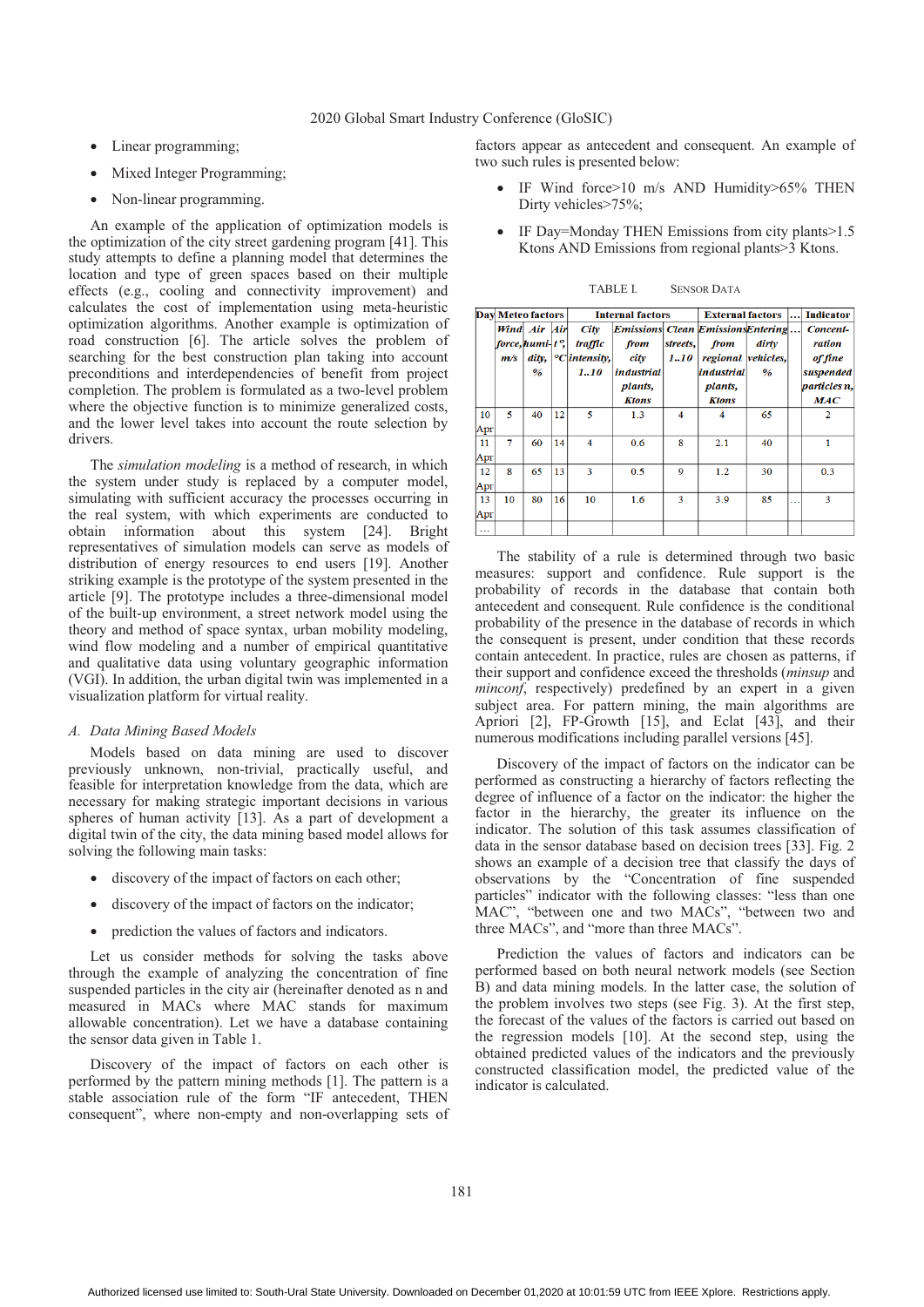



Fig. 2. An example of classification model of data mining



Fig. 3. Model for prediction the concentration of fine suspended particles

# *B. Neural Network Models*

Artificial neural network (ANN) is a mathematical model, as well as its software or hardware implementation, built on the principle of organization and functioning of biological neural networks [44]. The ANN is a system of connected and interacting artificial neurons. Each neuron of such a network deals only with signals that it periodically receives and signals that it periodically sends to other neurons. As a result of training, the neural network is able to detect complex relationships between input and output data, as well as to perform generalization and will be able to return the correct result based on data that was absent in the training sample, as well as incomplete and/or "noisy", partially distorted data.

Convolutional neural network (CNN) - special architecture of artificial neural networks aimed at image analysis. A convolution neural network consists of several layers: convolution layers, sub-sampling layers, and layers of an "ordinary" neural network (full-coupled), a perceptron. The first two layers (convolution and sub-sampling), alternating among themselves, form an input vector of features for the perceptron [3]. The convolution layer includes cores of convolution, which are weight matrices processing the

previous layers by fragments. At present, there are many implementations of convolution neural networks for solving tasks of a smart city. Worth-noting examples are as follows. Detectron2 [40] is a software system Facebook AI Research [11] that implements modern algorithms of object detection such as Faster R-CNN, Mask R-CNN, RetinaNet, DensePose and others. YOLOv3 [34] is a real-time object detection system. Thanks to the wide range of available options, you can choose the version most suitable for the application. For example, Tiny YOLO [12] is the most "compact" version, which can work even on smartphones.

Neural network models are used to solve the tasks of the following classes.

- - Detection of objects in the image. For example, detection of motor transport type and presence of dirt or garbage on it, including several objects in one image at once.
- - Detection of complex non-linear dependencies between the initial data and target values. For example, building models of dependence of fine-dispersed particles concentration on various factors, assessment of the degree of factors' influence.
- - Construction of recommendation systems. For example, decision support systems to manage urban traffic to reduce harmful emissions into the atmosphere.

An example of a neural network model to assess urban traffic at an intersection is AIMS (Artificial Intelligence Monitoring System) [38]. The aim of the project is to develop and implement a system to assess the efficiency of road infrastructure use, forecast traffic congestion and total toxic emissions from motor vehicles. The use of deep-learning neural networks allows collecting, interpreting and aggregation of data on road traffic intensity and classification in real time.

Intelligent system for monitoring traffic flows and road infrastructure allows you to solve a number of complex problems at once, such as collection, interpretation and aggregation of road traffic data, identifying underutilized resources in the transport infrastructure, reducing capital and operating costs. The system makes it possible to evaluate the efficiency of real-time traffic management solutions (changes in traffic signal cycles, transfer of markings, etc.), forecast total emissions of toxic exhaust gases from motor vehicles, taking into account atmospheric and climatic conditions. The program will also warn about exceeding MAC at nodes (intersections) of the street and road network, which will prevent a negative scenario (by increasing the capacity of the node, limiting traffic for trucks).

The technology using trained neural networks, does not require large costs for server equipment and video cameras. To monitor a large intersection, it is often enough to install one street surveillance camera [38]. An example of such system operation is shown in Fig. 4.

Another example of using neural network technologies is the task of detecting garbage on city streets [42]. The general structure of the model operation scheme is shown in Fig. 5.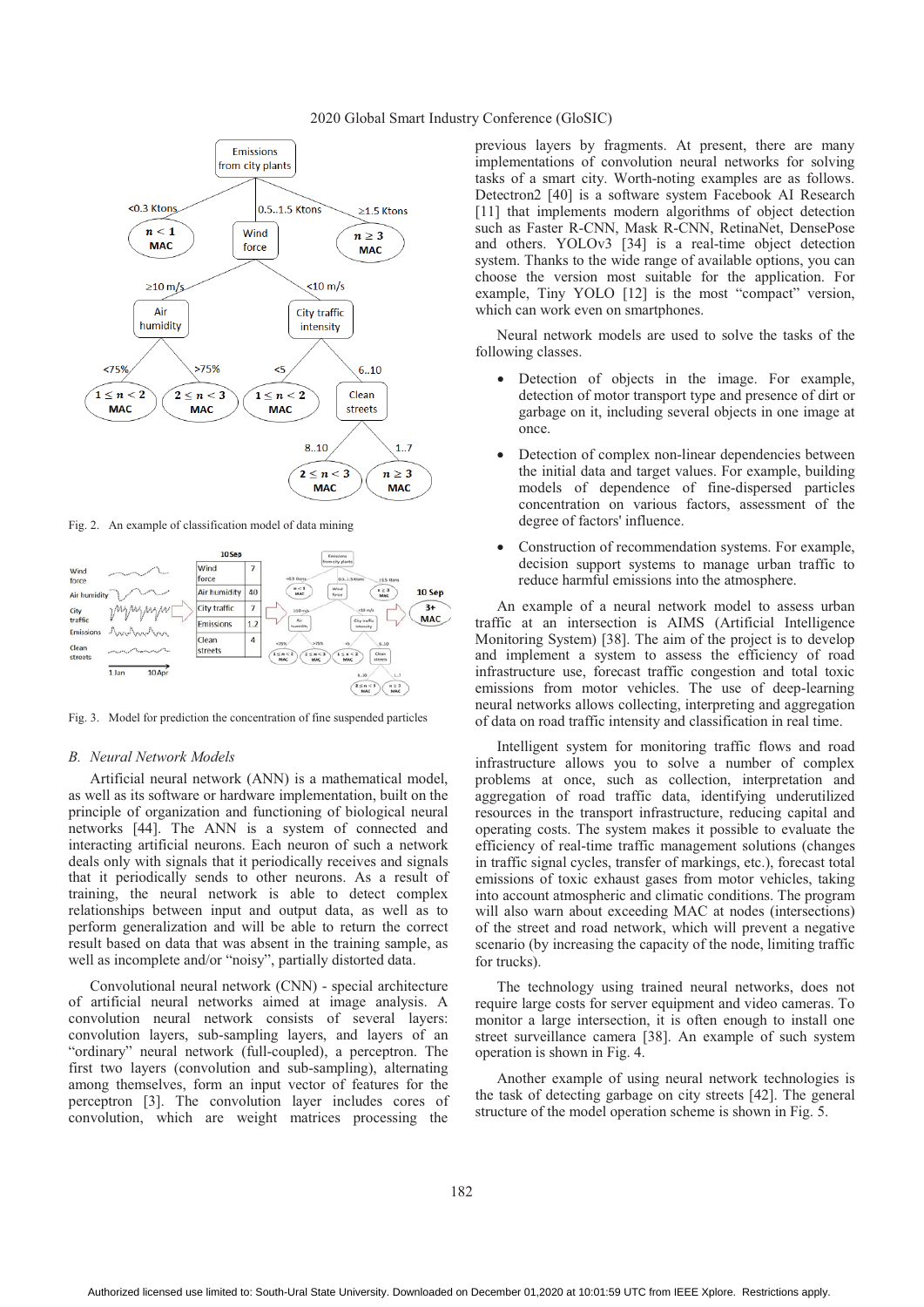# 2020 Global Smart Industry Conference (GloSIC)



Fig. 4. Example of neural network operation for car recognition



Fig. 5. Example of a neural network operation to detect garbage in the image

The foreground area, joint thermal maps and joint positions are obtained by subtracting the background and joint evaluation. The algorithm then tracks the pedestrians and finds the object they are carrying. Once an object is detected, it is tracked with a correlation filter tracker that works in real time. At the same time, the distance is gradually simulated between the joint of each person and the object being tracked. If a change in distance between an object and a person is detected, the algorithm generates a warning about garbage disposal. Experimental results have shown high efficiency of the proposed method.

# IV. INFORMATION INFRASTRUCTURE OF THE DIGITAL TWIN OF THE CITY

The information infrastructure of the digital twin of the city includes the following components:

- sensors that collect information,
- networks that transmit data,
- software systems that deal with data cleansing,
- $\bullet$  software complexes, which are engaged in intelligent data analysis.

In order for the DT to ensure synchronization between the state of the process in the real world and its virtual copy, we must ensure that the DT can receive, transmit and analyze the data stream from the IoT devices.

# *A. Sensor Networks*

Both existing sensor infrastructure and new sensor clusters can be used to collect information. The following typical types of data sources can be distinguished:

- surveillance cameras;
- $\bullet$ pressure sensors;
- humidity sensors;
- temperature sensors;
- air pollution sensors;
- geolocation data of vehicles;
- $\bullet$ information from passengers' travel cards, etc.

There are several layers of communication through which data collected from sensor networks pass. One of the variants of such classification is the division of communication channels by the coverage area into the levels of field, local and global computer networks [8].

The field level of communication provides data transmission at distances from dozens of centimeters to hundreds of meters, from the place of data generation to the first node at the edge of the network, responsible for data collection and further retransmission. Low-speed, low-power information channels are used for data exchange at this level. Communication protocols at this level include industrial network protocols, such as Modbus and HART, which are focused on the operation of wired networks such as RS-232/RS-485 and "Current Loop". Wireless communication technology has also expanded significantly in the last decade, providing opportunities for wireless data transmission from sensor systems. Among the most famous wireless protocols of the field level are Bluetooth; WirelessHART; ZigBee (IEEE 802.15.4); Z-Wave; NFC; RFID and others (see Fig. 6).

The level of local area networks provides data transmission within a local network deployed near data sources (at distances of hundreds of meters to kilometers). Standard network solutions based on the TCP/IP communications protocol stack are mostly used today at this level. The family of Ethernet technologies is used to organize wired networks, and wireless networks are implemented based on a family of Wi-Fi protocols (IEEE 802.11).

At the level of global computer networks, data are transmitted over the Internet. Tele-communication operators, including operators of cellular networks, satellite communications, Low-Power Wide-Area Network (LPWAN, see Fig. 6) are responsible for this level of operation. Such protocols as MQTT, CoAP, HTTP, which provide opportunities for synchronous or asynchronous data processing, are commonly used to organize transmission and efficient data processing in global networks [26]. Backbone telecommunications solutions such as Gigabit Ethernet, EPON, and GPON are used for wired data transmission. Low-power global networks, including those based on LoRa protocol, can be organized for wireless IoT data transmission. It should be noted separately that cellular networks can be used to provide direct connection of IoT devices to Internet nodes based on 2G (GSM), 3G, LTE, 5G technologies.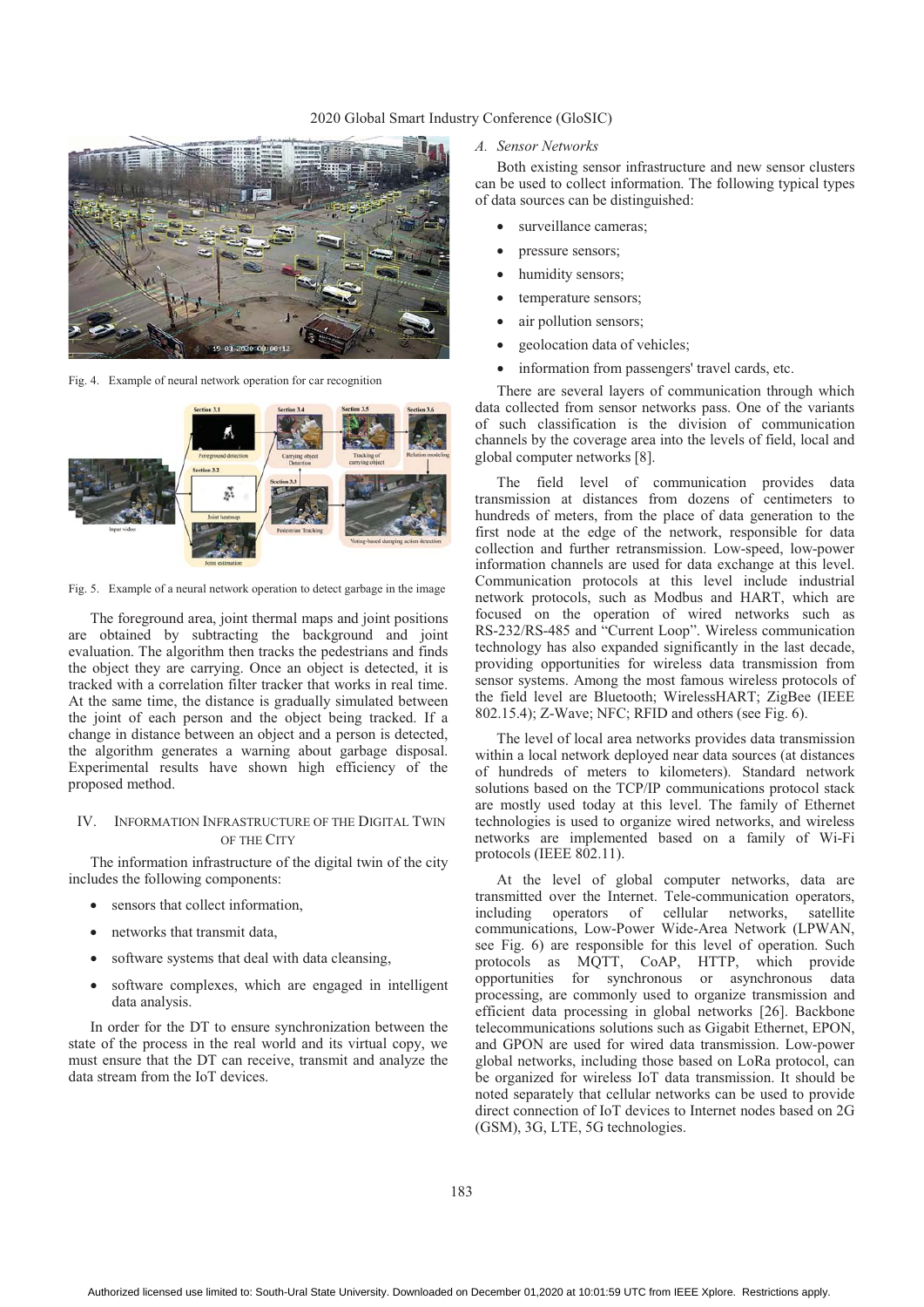

Fig. 6. Diagram of comparison of speed and range of data transmission by different communication channels [26]

#### *B. Data Cleaning*

During its work, a sensor may often produce the "dirty" data that contain incorrect, abnormal or missing values. This can be caused by human factors, scheduled sensor maintenance, sensor or communication line failures, etc. The dirty data cannot be subsequently used in the models based on data mining and neural networks since it results in an unreliable output. Thus, for use in the digital twin of the city, the sensor data need to be cleaned [39], [47]. Cleaning sensor data involves the following basic operations: outlier detection and imputation of missing values.

Outlier detection supposes finding single values and subsequences in the time series of the sensor data that are significantly deviate from the rest data of the series [7]. Imputation of missing values involves the generation of the synthetic values of the time series of the sensor data instead of incorrect or missing ones based on analysis of historical data of the given sensor and/or sensors geographically/semantically related to this one [5]. The solution of these tasks can be performed based on both data mining models and neural network models [23], [31] including parallel algorithms [46], [48].

Thus, a digital twin of a city should include an important component, namely Data Cleansing Module (DCM), which provides outlier detection and imputation of missing values in the data streams coming from the system's sensors. DCM is organized in accordance with the following basic principles. First, before entering the Data Center, the data stream of each group of sensors must be processed according to its own cleaning rules. Second, the cleaned data stream of each sensor group must be regularly monitored according to its own verification rules.

The cleaning rule determines the set of correct values for each group of sensors (for example, the minimum and maximum values, the dependence of the values of a given group on the values of sensors of other groups, etc.). The verification rule for a given group of sensors determines the frequency and method for assessing the likelihood of synthetically generated values instead of missing or anomalous ones. To assess the likelihood, DCM exploits various measures (for example, the normalized mean absolute error, the mean square error, etc. [16]) and corresponding thresholds. The low likelihood of synthetic values revealed as a result of verification is a reason to revise methods and algorithms implemented in DCM.

## *C. Fog Computing*

The concept of Fog Computing is useful for processing information from multiple Internet of Things (IoT) sources.

Fog computing is a multi-level model, which is an extension of the concept of cloud computing, facilitating the deployment of distributed applications and services, taking into account network latency, on so-called fog nodes (physical or virtual), located between intelligent end devices and centralized (cloud) services. Fog nodes are context-dependent and support a unified data management and communication system. They can be organized into clusters vertically (to support isolation), horizontally (to support service federations) or linked to the network proximity of smart end devices. Fog Computing minimizes network response time of supported applications and provides end devices with local computing resources and, if necessary, a network connection to centralized services [18].

While cloud computing provides potentially limitless resources for solving tasks that require substantial computing resources, fog computing provides:

- $\bullet$  Provisioning of computing resources near endpoint devices.
- -Pre-processing of data before it is sent to the cloud.
- $\bullet$ Solving tasks that require minimal response time.

The task of data pre-processing from CCTV cameras can serve as an example of using Fog Computing to organize effective data processing. Today, the city can accommodate hundreds of outdoor surveillance cameras, which provide video monitoring services to cover a large area of objects of special interest to urban management. If the resources of a single data processing center (cloud) are used for data analysis, the task of transferring the video data stream through the main channels from such a large array of cameras can be significantly complicated. To solve this problem, one must resort to certain compromises, which include:

- $\bullet$ Strong compression of the video stream.
- -Reduced resolution of transmitted video information.
- $\bullet$  Limitation of the number of transmitted frames per second, etc.

Such solutions result in the lack of quality information to ensure efficient operation of the intelligent model used in the cloud system to analyze incoming data. A possible solution to this problem is to deploy a network of fog nodes near video sources. These nodes consume and perform a preliminary analysis of video data in its original quality, providing solutions to such problems of video data pre-processing as:

- -Segmentation and selection of objects of interest.
- -Background removal;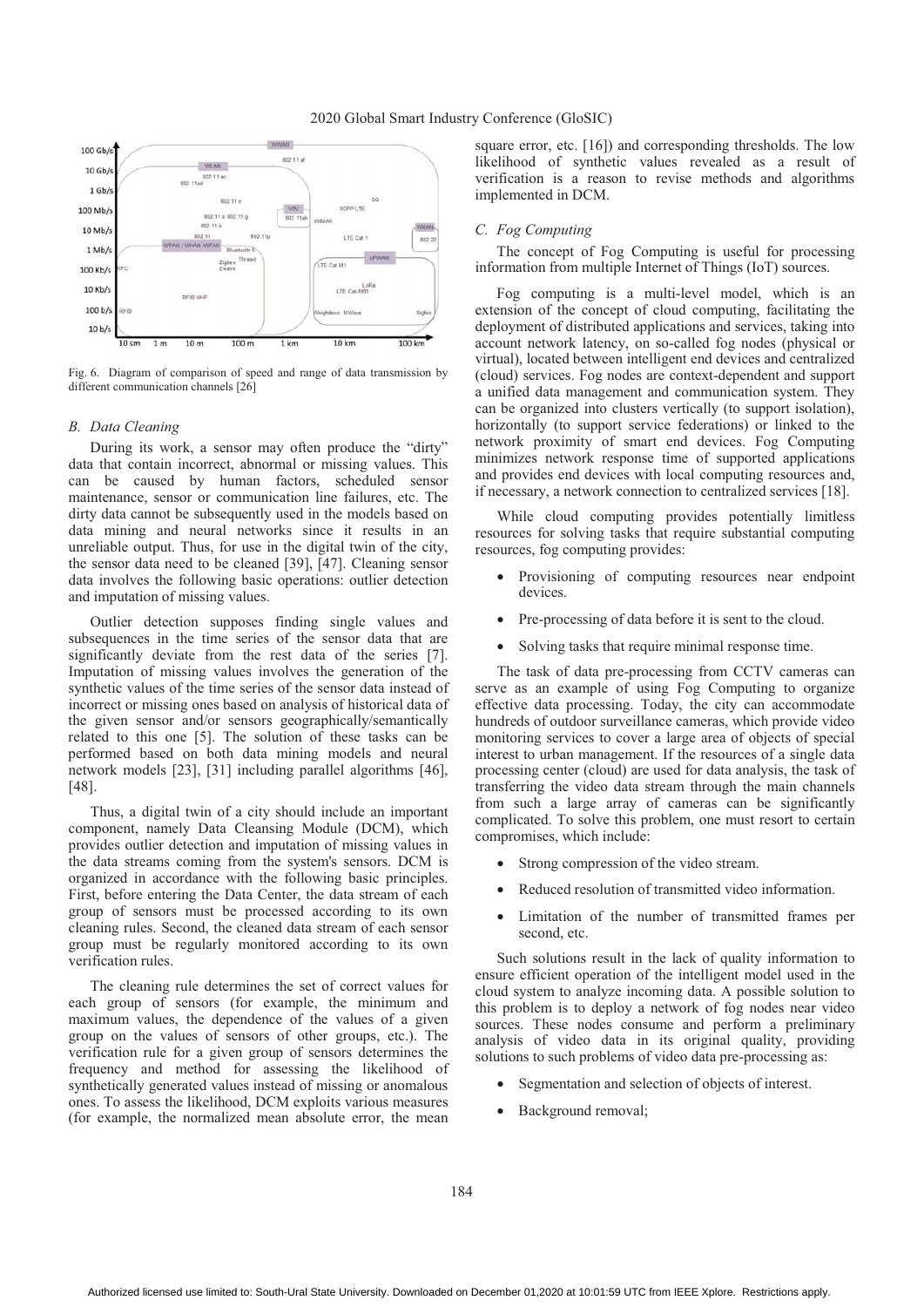- Intellectual compression of the video stream.

This significantly reduces the volume and quality of data transferred to the cloud, improving the quality of the intelligent data analysis system [20], [25], [30].

#### V. CONCLUSION

In this article, we analyzed the existing technologies for the construction of digital twins of cities. The definition and key components that make up the city digital twin have been considered. We also examined examples of solutions that can already be considered the first steps to building a full-featured digital twin.

We have considered the key methods for simulation of real objects and technological processes, which find their application in the implementation of digital twins. Separately, based on practical examples, we considered models based on intelligent data analysis, and neural network models.

We also described the key elements of the information infrastructure of the digital twin of a city and considered the key elements of that infrastructure, such as sensor networks, combined with raw data cleaning systems. It was separately noted that for the successful construction of such a system it is necessary to form an information environment based on the concept of the Fog Computing Model, since the tasks of preprocessing data flows often require substantial computational resources for pre-processing data located close to the sources.

#### **REFERENCES**

- [1] C. C. Aggarwal and J. Han, Frequent pattern mining. Springer, 2014. DOI: 10.1007/978-3-319-07821-2
- [2] R. Agrawal and R. Srikant, "Fast algorithms for mining association rules in large databases," Proc. of 20th Int. Conf. on Very Large Data Bases,<br>pp. 487–499, 1994. [Online]. Available: pp. 487–499, 1994. [Online]. Available: http://www.vldb.org/conf/1994/P487.PDF.
- [3] S. Albawi, T. A. Mohammed, and S. Al-Zawi, "Understanding of a convolutional neural network," The Int. Conf. on Engineering and Technology, pp. 1–6, 2017. DOI: 10.1109/ICEngTechnol.2017.8308186
- [4] O. Y. Al-Jarrah, P. D. Yoo, S. Muhaidat, and G. K. Karagiannidisa, "Efficient Machine Learning for Big Data: A Review," Big Data Research, vol. 2, no. 3, pp. 87–93, 2015. DOI: 10.1016/j.bdr.2015.04.001
- [5] G. E. A. P. A. Batista and M. C. Monard, "An analysis of four missing data treatment methods for supervised learning," Appl. Artif. Intell., vol. 17, no. 5–6, pp. 519–533, 2003. DOI: 10.1080/713827181
- [6] S. A. Bagloee, M. Sarvi, M. Patriksson, and M. Asadi, "Optimization for roads' construction: selection, prioritization, and scheduling," Computer–Aided Civil and Infrastructure Engineering, pp. 833–848, 2018. DOI: 10.1111/mice.12370
- [7] V. Chandola, A. Banerjee, and V. Kumar, "Anomaly detection: A survey," ACM Comput. Surv., article no. 15, 2009. DOI: 10.1145/1541880.1541882
- [8] Data-Driven Smart Cities: Big Data, Analytics and Security. Skelia. 2018. [Online]. Available: https://skelia.com/articles/data-driven-smartcities-big-data-analytics-and-security/
- [9] F. Dembski, U. Wössner, M. Letzgus, and M. Ruddat, "Urban digital twins for smart cities and citizens: the case study of Herrenberg, Germany," Sustainability. vol. 12, article 2307, 2020. DOI: 10.3390/su12062307
- [10] N. R. Draper and H. Smith, Applied Regression Analysis. Wiley, 1981.
- [11] Facebook AI Research. [Online]. Available: https://ai.facebook.com/
- [12] W. Fang, L. Wang, and P. Ren, "Tinier-YOLO: A real-time object detection method for constrained environments," IEEE Access pp. 1935–1944. DOI: 10.1109/ACCESS.2019.2961959
- [13] W. J. Frawley, G. Piatetsky-Shapiro, and C. J. Matheus, "Knowledge Discovery in databases: an overview," Knowledge Discovery in Databases, pp. 1–30, 1991.
- [14] From concept to application solutions. Data-driven cities. PwC. [Online]. Available: https://www.pwc.ru/ru/government-and-publicsector/assets/ddc\_rus.pdf
- [15] J. Han, J. Pei, and Y. Yin, "Mining frequent patterns without candidate generation," ACM SIGMOD Record, vol. 29, no. 2, pp. 1–12, 2000.
- [16] R. J. Hyndman and A. B. Koehler, "Another look at measures of forecast accuracy," Int. Journal of Forecasting, vol. 22, no. 4, pp. 679– 688, 2006. DOI: 10.1016/j.ijforecast.2006.03.001
- [17] Index-IQ of large Russian cities. [Online]. Available: https://www.minstroyrf.ru/upload/iblock/2a5/Indeks-IQ\_Krupneyshie.pdf.
- [18] M. Iorga, L. Feldman, R. Barton, and M. J. Martin, "Fog computing conceptual model Special Publication (NIST SP)-500-325". [Online]. Available: https://www.nist.gov/publications/fog-computing-conceptualmodel
- [19] M. N. Iqbal and L. Kütt, "End-user electricity consumption modelling for power quality analysis in residential building," 19th Int. Scientific Conf. on Electric Power Engineering, pp. 1–6, 2018. DOI: 10.1109/EPE.2018.8396030
- [20] G. Gardašević, L. Berbakov, and A. Mastilović, "Cybersecurity of Industrial Internet of Things," Cyber Security of Industrial Control Systems in the Future Internet Environment, pp. 47–68, 2020. DOI: 10.4018/978-1-7998-2910-2.ch003.
- [21] E. Glaessgen and D. Stargel, "The Digital Twin Paradigm for Future NASA and U.S.," Air Force Vehicles. 53rd AIAA/ASME/ASCE/AHS/ASC structures, structural dynamics and materials conf., 2012, 2012. DOI: 10.2514/6.2012-1818
- [22] I. Kazuhiko and Y. Atsush, "Building a common smart city platform utilizing FIWARE (case study of Takamatsu city)," NEC Tech. J., vol. 13, no. 1, pp. 28–31, 2018.
- [23] J. Kim, D. Tae, and J. Seok, "A survey of missing data imputation using generative adversarial networks," Proc. of the 2020 Int. Conf. on Artificial Intelligence in Information and Communication, pp. 454–456, 2020. DOI: 10.1109/ICAIIC48513.2020.9065044
- [24] W. Kin and V. Chan, Foundations of Simulation Modeling, Wiley Encyclopedia of Operations Research and Management Science. Wiley, 2011.
- [25] P. Korambath, J. Wang, A. Kumar, and J. Davis, "A smart manufacturing use case: furnace temperature balancing in steam methane reforming process via Kepler workflows," Procedia Computer Science, vol. 80, pp. 680–689, 2016. DOI: 10.1016/j.procs.2016.05.357
- [26] P. Li, Architecture of the Internet of Things. Litres, 2019.
- [27] O. Mărunțălu, G. Lăzăroiu, E. E. Manea, and D. A. Bondrea, "Numerical simulation of the air pollutants dispersion emitted by CHP using ANSYS CFX," World Academy of Science, Engineering and Technology, Int. Journal of Environmental, Chemical, Ecological, Geological and Geophysical Engineering, vol. 9, pp. 1058–1064, 2015. DOI: 10.5281/zenodo.1108252
- [28] N. Mohammadi and J. E. Taylor "Smart city digital twins," IEEE Symposium Series on Computational Intelligence, pp. 1–5, 2017. DOI: 10.1109/SSCI.2017.8285439
- [29] T. Nam and T. A. Pardo, "Conceptualizing smart city with dimensions of technology, people, and institutions," Proc. of the 12th annual int. digital government research conference: digital government innovation in challenging times, pp. 282–291, 2011. DOI: 10.1145/2037556.2037602
- [30] S. Y. Nikouei, Y. Chen, A. Aved, and E. Blasch, "I-ViSE: Interactive video surveillance as an edge service using unsupervised feature of Things Journal, pp. 1–1. DOI: 10.1109/jiot.2020.3016825
- [31] M. S. Osman, A. M. Abu-Mahfouz, and P. R. Page, "A survey on data imputation techniques: water distribution system as a use case," IEEE